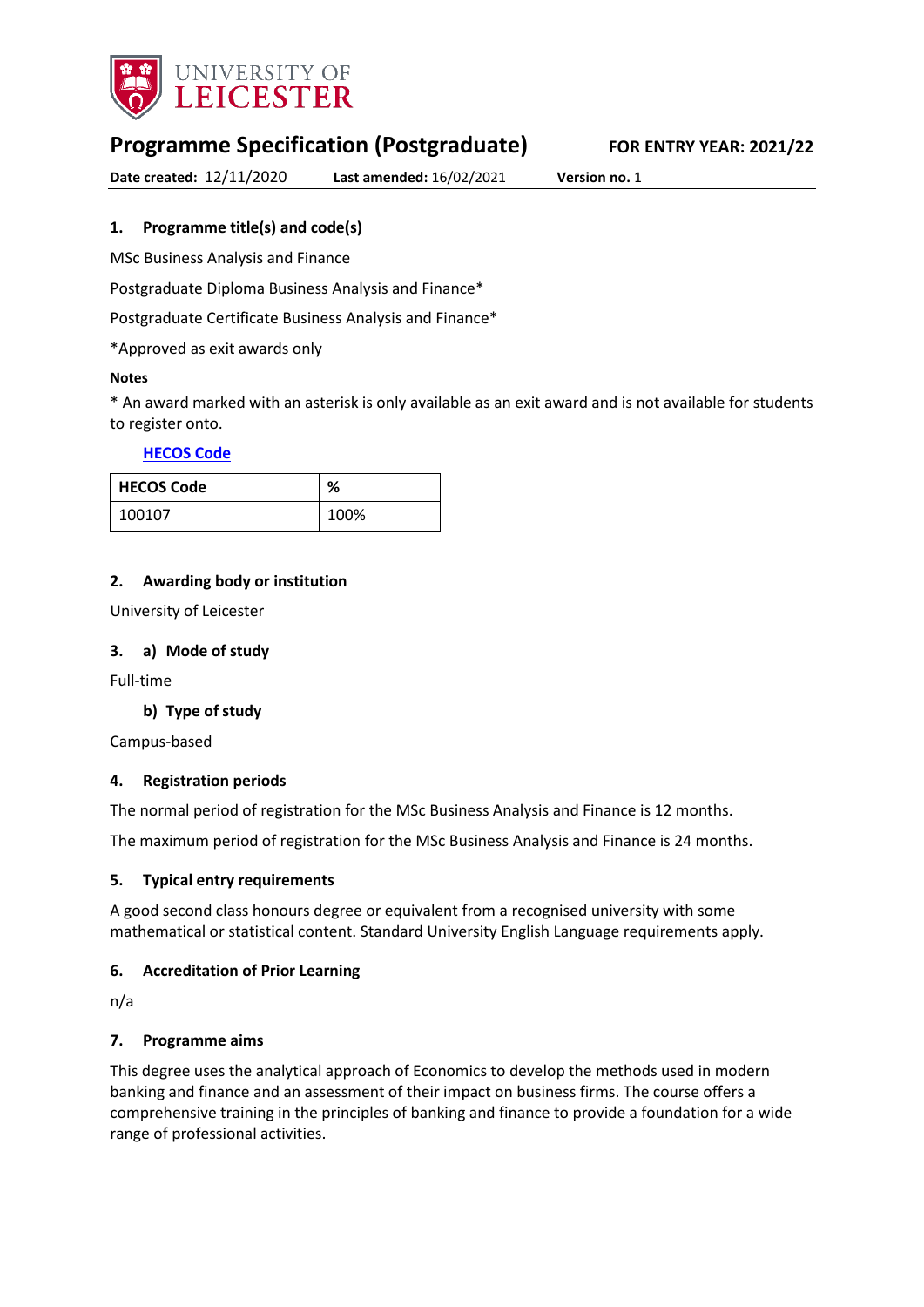## **8. Reference points used to inform the programme specification**

- QAA Benchmarking Statement
- Framework for Higher Education Qualifications (FHEQ)
- UK Quality Code for Higher Education
- **•** [University Learning](https://www2.le.ac.uk/offices/sas2/quality/learnteach) Strategy
- **•** [University Assessment Strategy](https://www2.le.ac.uk/offices/sas2/quality/learnteach)
- University of Leicester Periodic Developmental Review Report
- External Examiners' reports (annual)
- United Nations Education for Sustainable Development Goals
- Student Destinations Data
- CFA Investment Foundations Programme specification

#### **9. Programme Outcomes**

Unless otherwise stated, programme outcomes apply to all awards specified in [1.](#page-0-0) Programme title(s).

### **Discipline specific knowledge and competencies**

i) Knowledge

| <b>Intended Learning</b><br><b>Outcomes</b>                                              | <b>Teaching and Learning Methods</b>                                                            | <b>How Demonstrated?</b>                                                                                 |
|------------------------------------------------------------------------------------------|-------------------------------------------------------------------------------------------------|----------------------------------------------------------------------------------------------------------|
| MSc: Discuss and critique<br>major areas of Financial and<br><b>Business Analysis.</b>   | MSc: Lectures, seminars,<br>problem classes, computer<br>classes and coursework<br>feedback.    | MSc: Examinations, projects,<br>problem classes, formative and<br>summative coursework,<br>dissertation. |
| Ability to explain how these<br>concepts relate to real world<br>problems.               | MSc: Lectures, seminars,<br>problem classes, computer<br>classes and coursework<br>feedback.    | MSc: Examinations, projects,<br>problem classes, formative and<br>summative coursework,<br>dissertation. |
| PGDip: Discuss and critique<br>major areas of Financial and<br><b>Business Analysis.</b> | PGDip: Lectures, seminars,<br>problem classes, computer<br>classes and coursework<br>feedback.  | PGDip: Examinations, projects,<br>problem classes, formative and<br>summative coursework.                |
| Ability to explain how these<br>concepts relate to real world<br>problems.               | PGDip: Lectures, seminars,<br>problem classes, computer<br>classes and coursework<br>feedback.  | PGDip: Examinations, projects,<br>problem classes, formative and<br>summative coursework.                |
| PGCert: Discuss major areas<br>of Financial and Business<br>Analysis.                    | PGCert: Lectures, seminars,<br>problem classes, computer<br>classes and coursework<br>feedback. | PGCert: Examinations, projects,<br>problem classes, formative and<br>summative coursework.               |
| Ability to explain how these<br>concepts relate to real world<br>problems.               | PGCert: Lectures, seminars,<br>problem classes, computer<br>classes and coursework<br>feedback. | PGCert: Examinations, projects,<br>problem classes, formative and<br>summative coursework.               |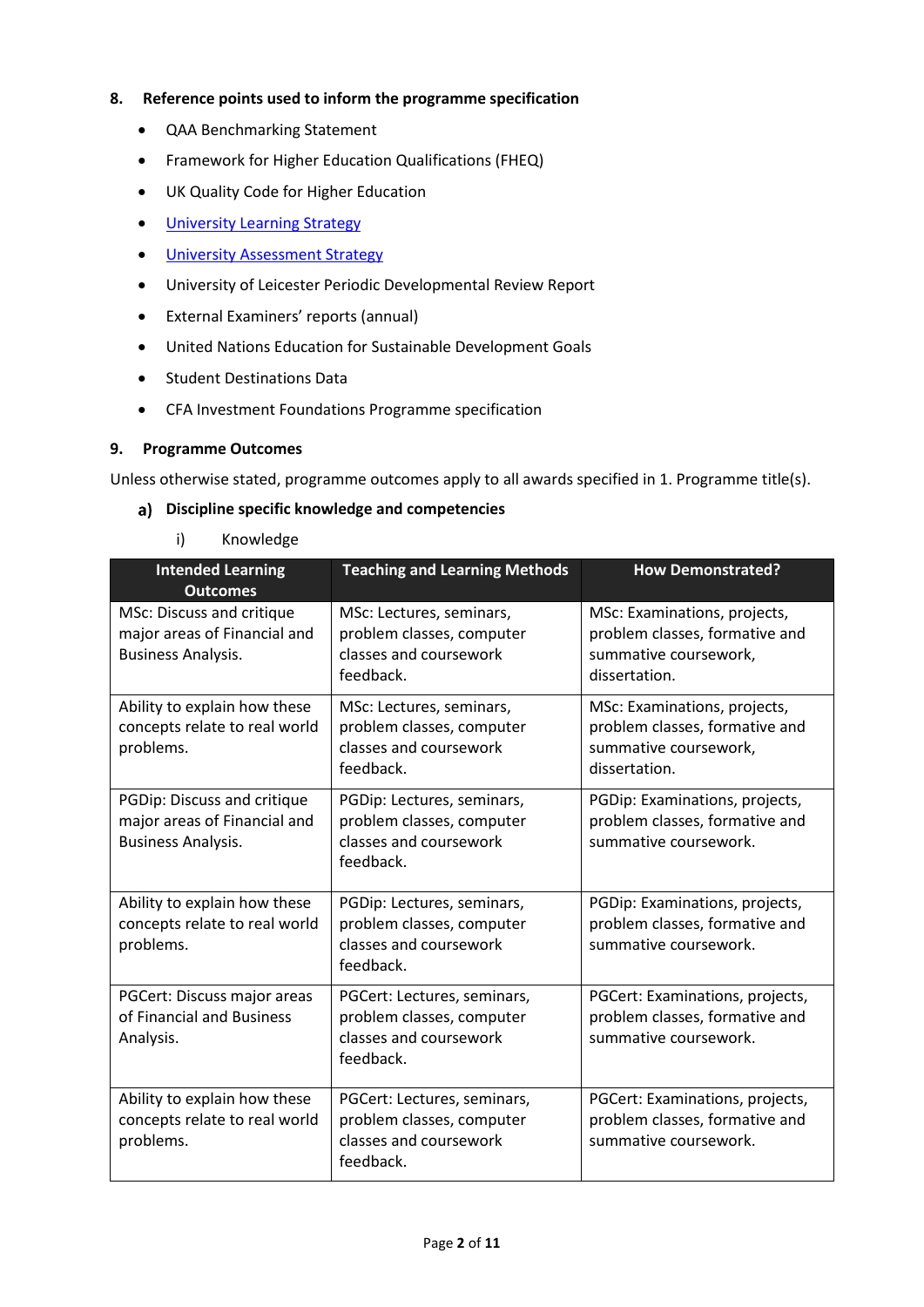ii) Concepts

| <b>Intended Learning</b><br><b>Outcomes</b>                                            | <b>Teaching and Learning Methods</b>                                                            | <b>How Demonstrated?</b>                                                                         |
|----------------------------------------------------------------------------------------|-------------------------------------------------------------------------------------------------|--------------------------------------------------------------------------------------------------|
| MSc: Explain and discuss key<br>concepts of Finance and<br><b>Business Analysis.</b>   | Lectures, seminars, problem<br>classes, computer classes and<br>coursework feedback.            | Examinations, projects, problem<br>classes, formative and summative<br>coursework, dissertation. |
| PGDip: Explain and discuss<br>key concepts of Finance and<br><b>Business Analysis.</b> | PGDip: Lectures, seminars,<br>problem classes, computer<br>classes and coursework<br>feedback.  | PGDip: Examinations, projects,<br>problem classes, formative and<br>summative coursework.        |
| PGCert: Explain key concepts<br>of Finance and Business<br>Analysis.                   | PGCert: Lectures, seminars,<br>problem classes, computer<br>classes and coursework<br>feedback. | PGCert: Examinations, projects,<br>problem classes, formative and<br>summative coursework.       |

iii) Techniques

| <b>Intended Learning</b><br><b>Outcomes</b>                                           | <b>Teaching and Learning Methods</b>                                                            | <b>How Demonstrated?</b>                                                                                 |
|---------------------------------------------------------------------------------------|-------------------------------------------------------------------------------------------------|----------------------------------------------------------------------------------------------------------|
| MSc: Describe and apply the<br>techniques central to<br>modern financial economics.   | MSc: Lectures, seminars,<br>problem classes, computer<br>classes and coursework<br>feedback.    | MSc: Examinations, projects,<br>problem classes, formative and<br>summative coursework,<br>dissertation. |
| Explain how and when the<br>key techniques may be<br>applied.                         | MSc: Lectures, seminars,<br>problem classes, computer<br>classes and coursework<br>feedback.    | MSc: Examinations, projects,<br>problem classes, formative and<br>summative coursework,<br>dissertation. |
| PGDip: Describe and apply<br>the techniques central to<br>modern financial economics. | PGDip: Lectures, seminars,<br>problem classes, computer<br>classes and coursework<br>feedback.  | PGDip: Examinations, projects,<br>problem classes, formative and<br>summative coursework.                |
| Explain how the key<br>techniques may be applied.                                     | PGDip: Lectures, seminars,<br>problem classes, computer<br>classes and coursework<br>feedback.  | PGDip: Examinations, projects,<br>problem classes, formative and<br>summative coursework.                |
| PGCert: Describe the<br>techniques central to<br>modern financial economics.          | PGCert: Lectures, seminars,<br>problem classes, computer<br>classes and coursework<br>feedback. | PGCert: Examinations, projects,<br>problem classes, formative and<br>summative coursework.               |

## iv) Critical analysis

| <b>Intended Learning</b><br><b>Outcomes</b>                                                                                       | <b>Teaching and Learning Methods</b>                                                | <b>How Demonstrated?</b>                                                                                 |
|-----------------------------------------------------------------------------------------------------------------------------------|-------------------------------------------------------------------------------------|----------------------------------------------------------------------------------------------------------|
| MSc: Critically evaluate<br>financial and business<br>analysis theories and<br>arguments and apply them<br>to current situations. | MSc: Lectures, seminars,<br>problem classes, computer<br>classes and presentations. | MSc: Examinations, projects,<br>problem classes, formative and<br>summative coursework,<br>dissertation. |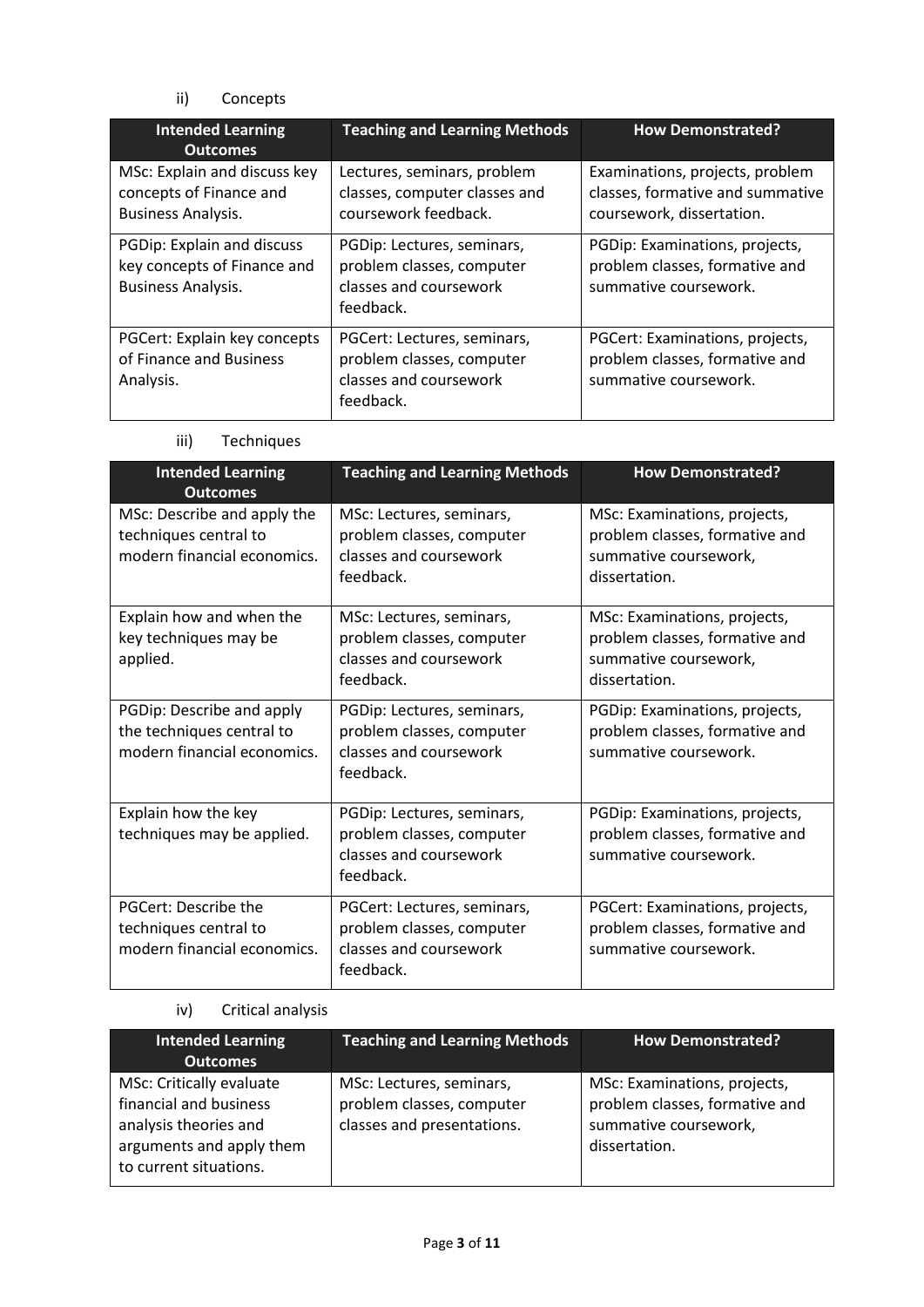| <b>Intended Learning</b><br><b>Outcomes</b>                                                                                         | <b>Teaching and Learning Methods</b>                                                   | <b>How Demonstrated?</b>                                                                   |
|-------------------------------------------------------------------------------------------------------------------------------------|----------------------------------------------------------------------------------------|--------------------------------------------------------------------------------------------|
| PGDip: Critically evaluate<br>financial and business<br>analysis theories and<br>arguments and apply them<br>to current situations. | PGDip: Lectures, seminars,<br>problem classes, computer<br>classes and presentations.  | PGDip: Examinations, projects,<br>problem classes, formative and<br>summative coursework.  |
| PGCert: Describe financial<br>and business analysis<br>theories and arguments and<br>apply them to current<br>situations.           | PGCert: Lectures, seminars,<br>problem classes, computer<br>classes and presentations. | PGCert: Examinations, projects,<br>problem classes, formative and<br>summative coursework. |

## v) Presentation

| <b>Intended Learning</b><br><b>Outcomes</b>                                                              | <b>Teaching and Learning Methods</b>                                                            | <b>How Demonstrated?</b>                                                                                |
|----------------------------------------------------------------------------------------------------------|-------------------------------------------------------------------------------------------------|---------------------------------------------------------------------------------------------------------|
| MSc: Produce clear and<br>concise analysis and results<br>for financial economic<br>problems.            | MSc: Lectures, seminars,<br>problem classes, computer<br>classes and coursework<br>feedback.    | Mc: Examinations, projects,<br>problem classes, formative and<br>summative coursework,<br>dissertation. |
| Communicate results of<br>independent research and<br>problem solution in both oral<br>and written form. | MSc: Lectures, seminars,<br>problem classes, computer<br>classes and coursework<br>feedback.    | Mc: Examinations, projects,<br>problem classes, formative and<br>summative coursework,<br>dissertation. |
| PGDip: Produce clear and<br>concise analysis and results<br>for financial economic<br>problems.          | PGDip: Lectures, seminars,<br>problem classes, computer<br>classes and coursework<br>feedback.  | PGDip: Examinations, projects,<br>problem classes, formative and<br>summative coursework.               |
| PGCert: Produce clear and<br>concise analysis and results<br>for financial economic<br>problems.         | PGCert: Lectures, seminars,<br>problem classes, computer<br>classes and coursework<br>feedback. | PGCert: Examinations, projects,<br>problem classes, formative and<br>summative coursework.              |

## vi) Appraisal of evidence

| <b>Intended Learning</b>                                                                                   | <b>Teaching and Learning Methods</b>                                                         | <b>How Demonstrated?</b>                                                                                 |
|------------------------------------------------------------------------------------------------------------|----------------------------------------------------------------------------------------------|----------------------------------------------------------------------------------------------------------|
| <b>Outcomes</b>                                                                                            |                                                                                              |                                                                                                          |
| MSc: Analyse and draw<br>appropriate conclusions<br>from financial data.                                   | MSc: Lectures, seminars,<br>problem classes, computer<br>classes and coursework<br>feedback. | MSc: Examinations, projects,<br>problem classes, formative and<br>summative coursework,<br>dissertation. |
| Assess problems and apply<br>appropriate techniques<br>associated with financial and<br>economic analysis. | MSc: Lectures, seminars,<br>problem classes, computer<br>classes and coursework<br>feedback. | MSc: Examinations, projects,<br>problem classes, formative and<br>summative coursework,<br>dissertation. |
| Critically appraise relevant<br>economic and financial<br>research.                                        | MSc: Lectures, seminars,<br>problem classes, computer<br>classes and coursework<br>feedback. | MSc: Examinations, projects,<br>problem classes, formative and<br>summative coursework,<br>dissertation. |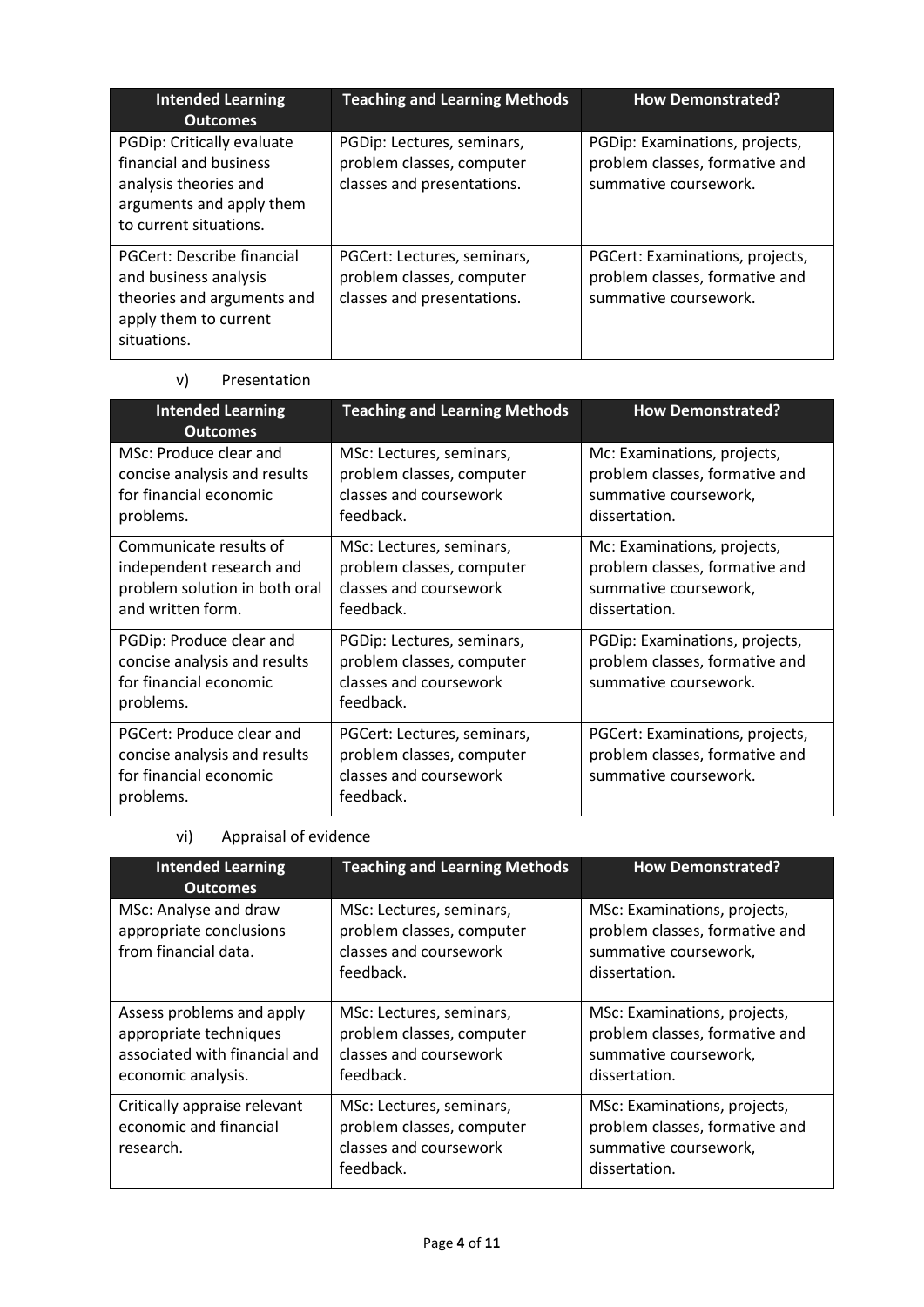| <b>Intended Learning</b><br><b>Outcomes</b>                    | <b>Teaching and Learning Methods</b>                                                            | <b>How Demonstrated?</b>                                                                   |
|----------------------------------------------------------------|-------------------------------------------------------------------------------------------------|--------------------------------------------------------------------------------------------|
| PGDip: Analyse and draw<br>conclusions from financial<br>data. | PGDip: Lectures, seminars,<br>problem classes, computer<br>classes and coursework<br>feedback.  | PGDip: Examinations, projects,<br>problem classes, formative and<br>summative coursework.  |
| PGCert: Analyse financial<br>data.                             | PGCert: Lectures, seminars,<br>problem classes, computer<br>classes and coursework<br>feedback. | PGCert: Examinations, projects,<br>problem classes, formative and<br>summative coursework. |

## **b)** Transferable skills

i) Research skills

| <b>Intended Learning</b><br><b>Outcomes</b>                                                                             | <b>Teaching and Learning Methods</b>                                 | <b>How Demonstrated?</b>                                                                                 |
|-------------------------------------------------------------------------------------------------------------------------|----------------------------------------------------------------------|----------------------------------------------------------------------------------------------------------|
| MSc: Ability to formulate<br>problems, collect and<br>analyse data, estimate<br>relationships and test<br>hypothesis.   | MSc: Lectures, seminars,<br>problem classes, computer<br>classes.    | MSc: Examinations, projects,<br>problem classes, formative and<br>summative coursework,<br>dissertation. |
| PGDip: Ability to formulate<br>problems, collect and<br>analyse data, estimate<br>relationships and test<br>hypothesis. | PGDip: Lectures, seminars,<br>problem classes, computer<br>classes.  | PGDip: Examinations, projects,<br>problem classes, formative and<br>summative coursework.                |
| PGCert: Ability to formulate<br>problems, collect data,<br>estimate relationships and<br>test hypothesis.               | PGCert: Lectures, seminars,<br>problem classes, computer<br>classes. | PGCert: Examinations, projects,<br>problem classes, formative and<br>summative coursework.               |

## ii) Communication skills

| <b>Intended Learning</b><br><b>Outcomes</b>                                                                | <b>Teaching and Learning Methods</b>                                 | <b>How Demonstrated?</b>                                                                                 |
|------------------------------------------------------------------------------------------------------------|----------------------------------------------------------------------|----------------------------------------------------------------------------------------------------------|
| MSc: Communicate<br>effectively through both<br>written and oral channels to<br>a variety of audiences.    | MSc: Lectures, seminars,<br>problem classes, computer<br>classes.    | MSc: Examinations, projects,<br>problem classes, formative and<br>summative coursework,<br>dissertation. |
| PGDip: Communicate<br>effectively through both<br>written and oral channels to<br>a variety of audiences.  | PGDip: Lectures, seminars,<br>problem classes, computer<br>classes.  | PGDip: Examinations, projects,<br>problem classes, formative and<br>summative coursework.                |
| PGCert: Communicate<br>effectively through both<br>written and oral channels to<br>a variety of audiences. | PGCert: Lectures, seminars,<br>problem classes, computer<br>classes. | PGCert: Examinations, projects,<br>problem classes, formative and<br>summative coursework.               |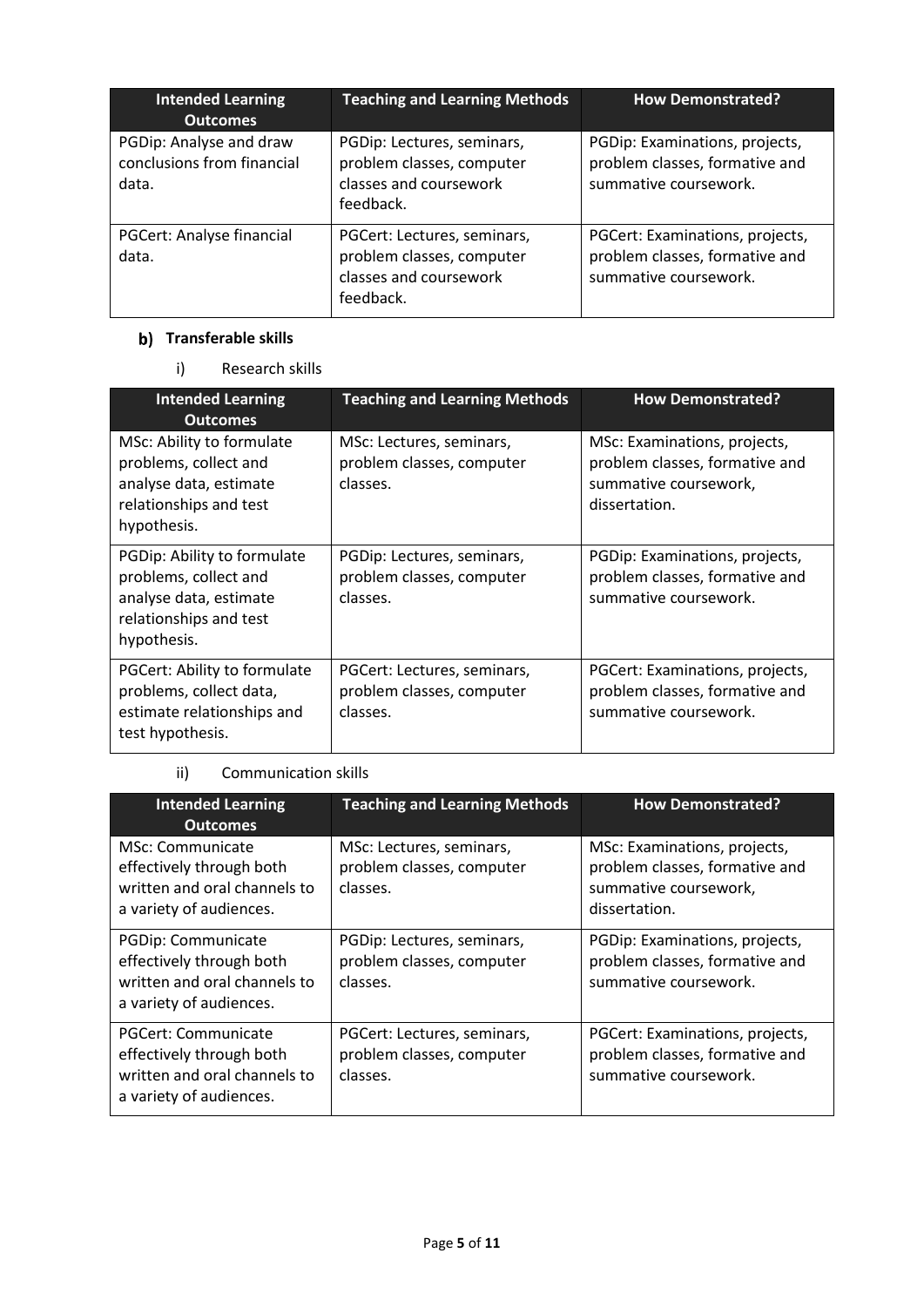## iii) Data presentation

| <b>Intended Learning</b><br><b>Outcomes</b>                                                                | <b>Teaching and Learning Methods</b>                                                | <b>How Demonstrated?</b>                                                                                 |
|------------------------------------------------------------------------------------------------------------|-------------------------------------------------------------------------------------|----------------------------------------------------------------------------------------------------------|
| MSc: Presentation of<br>financial data and the results<br>of analysis in both oral and<br>written form.    | MSc: Lectures, seminars,<br>problem classes, computer<br>classes, presentations.    | MSc: Examinations, projects,<br>problem classes, formative and<br>summative coursework,<br>dissertation. |
| PGDip: Presentation of<br>financial data and the results<br>of analysis in both oral and<br>written form.  | PGDip: Lectures, seminars,<br>problem classes, computer<br>classes, presentations.  | PGDip: Examinations, projects,<br>problem classes, formative and<br>summative coursework.                |
| PGCert: Presentation of<br>financial data and the results<br>of analysis in both oral and<br>written form. | PGCert: Lectures, seminars,<br>problem classes, computer<br>classes, presentations. | PGCert: Examinations, projects,<br>problem classes, formative and<br>summative coursework.               |

| iv) | Information technology |
|-----|------------------------|
|     |                        |

| <b>Intended Learning</b><br><b>Outcomes</b>                           | <b>Teaching and Learning Methods</b>                                 | <b>How Demonstrated?</b>                                                                |
|-----------------------------------------------------------------------|----------------------------------------------------------------------|-----------------------------------------------------------------------------------------|
| MSc: Use word processing in<br>the preparation of written<br>work.    | MSc: Lectures, seminars,<br>problem classes, computer<br>classes.    | MSc: Projects, problem classes,<br>formative and summative<br>coursework, dissertation. |
| Use the internet to access<br>appropriate information.                | MSc: Lectures, seminars,<br>problem classes, computer<br>classes.    | MSc: Projects, problem classes,<br>formative and summative<br>coursework, dissertation. |
| Use spreadsheets for data<br>presentation and analysis.               | MSc: Lectures, seminars,<br>problem classes, computer<br>classes.    | MSc: Projects, problem classes,<br>formative and summative<br>coursework, dissertation. |
| Use specialist packages for<br>statistical analysis.                  | MSc: Lectures, seminars,<br>problem classes, computer<br>classes.    | MSc: Projects, problem classes,<br>formative and summative<br>coursework, dissertation. |
| PGDip: Use word processing<br>in the preparation of written<br>work.  | PGDip: Lectures, seminars,<br>problem classes, computer<br>classes.  | PGDip: Projects, problem classes,<br>formative and summative<br>coursework.             |
| PGCert: Use word processing<br>in the preparation of written<br>work. | PGCert: Lectures, seminars,<br>problem classes, computer<br>classes. | PGCert: Projects, problem<br>classes, formative and summative<br>coursework.            |

## v) Problem solving

| <b>Intended Learning</b><br><b>Outcomes</b>           | <b>Teaching and Learning Methods</b>                                                             | <b>How Demonstrated?</b>                                                                                 |
|-------------------------------------------------------|--------------------------------------------------------------------------------------------------|----------------------------------------------------------------------------------------------------------|
| MSc: Demonstrate problem<br>formulation and solution. | MSc: Lectures, seminars,<br>problem classes, computer<br>classes, independent and group<br>work. | MSc: Examinations, projects,<br>problem classes, formative and<br>summative coursework,<br>dissertation. |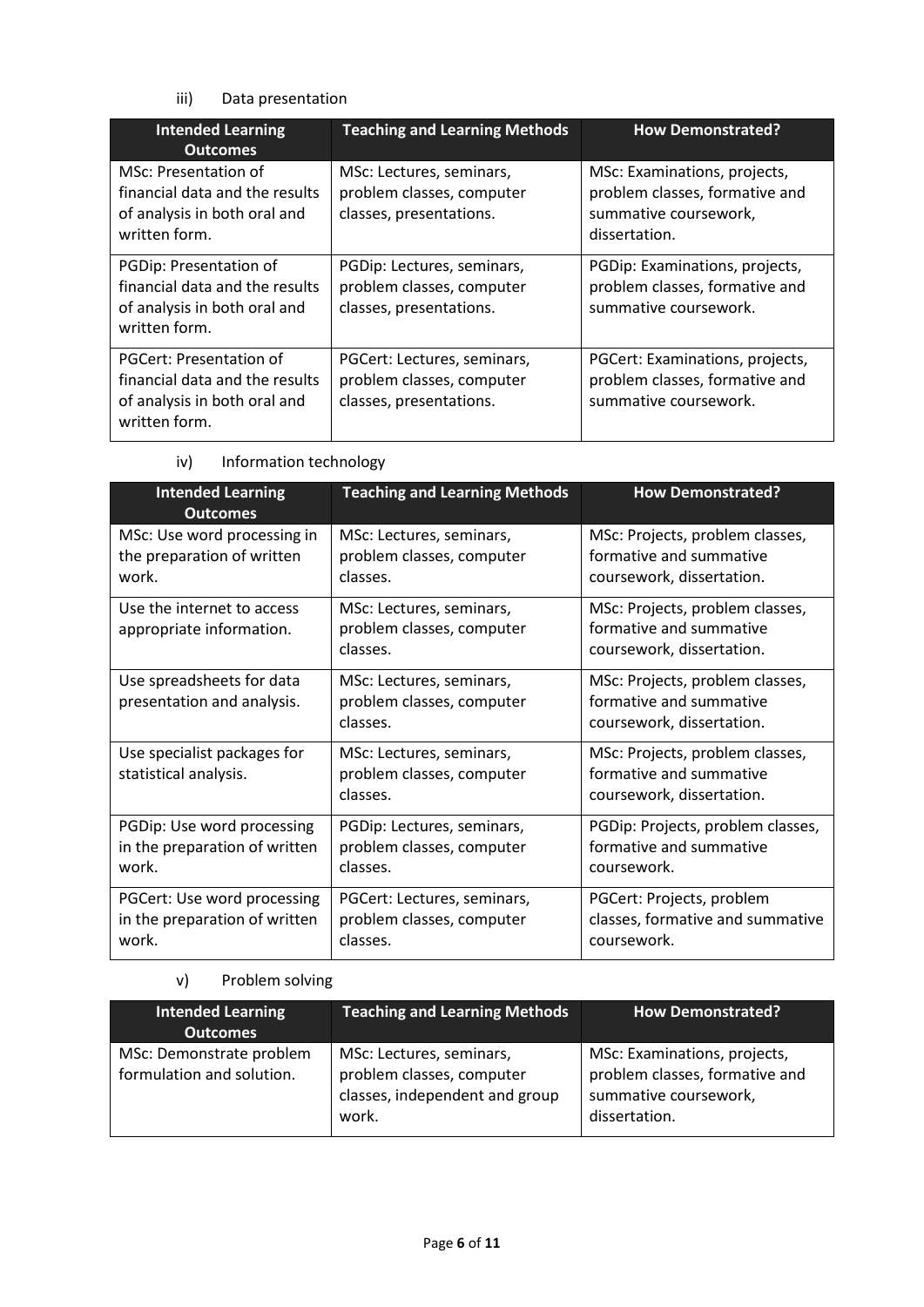| <b>Intended Learning</b><br><b>Outcomes</b>                 | <b>Teaching and Learning Methods</b>                                                                | <b>How Demonstrated?</b>                                                                   |
|-------------------------------------------------------------|-----------------------------------------------------------------------------------------------------|--------------------------------------------------------------------------------------------|
| PGDip: Demonstrate<br>problem formulation and<br>solution.  | PGDip: Lectures, seminars,<br>problem classes, computer<br>classes, independent and group<br>work.  | PGDip: Examinations, projects,<br>problem classes, formative and<br>summative coursework.  |
| PGCert: Demonstrate<br>problem formulation and<br>solution. | PGCert: Lectures, seminars,<br>problem classes, computer<br>classes, independent and group<br>work. | PGCert: Examinations, projects,<br>problem classes, formative and<br>summative coursework. |

## vi) Working relationships

| <b>Intended Learning</b><br><b>Outcomes</b>                                                          | <b>Teaching and Learning Methods</b>         | <b>How Demonstrated?</b>                                                           |
|------------------------------------------------------------------------------------------------------|----------------------------------------------|------------------------------------------------------------------------------------|
| MSc: Demonstrate ability to<br>work with others and<br>contribute to group<br>discussions.           | MSc: Independent and group<br>coursework.    | MSc: Group projects, problem<br>classes, formative and summative<br>coursework.    |
| PGDip: Demonstrate ability<br>to work with others and<br>contribute to group<br>discussions.         | PGDip: Independent and group<br>coursework.  | PGDip: Group projects, problem<br>classes, formative and summative<br>coursework.  |
| <b>PGCert: Demonstrate ability</b><br>to work with others and<br>contribute to group<br>discussions. | PGCert: Independent and group<br>coursework. | PGCert: Group projects, problem<br>classes, formative and summative<br>coursework. |

## vii) Managing learning

| <b>Intended Learning</b><br><b>Outcomes</b>                                                                                                         | <b>Teaching and Learning Methods</b>                                                                | <b>How Demonstrated?</b>                                                                |
|-----------------------------------------------------------------------------------------------------------------------------------------------------|-----------------------------------------------------------------------------------------------------|-----------------------------------------------------------------------------------------|
| MSc: Identify a credible<br>research project and plan<br>and carry this out under light<br>supervision. Ability to carry<br>out coursework on time. | MSc: Lectures, seminars,<br>problem classes, computer<br>classes, independent and group<br>work.    | MSc: Projects, problem classes,<br>formative and summative<br>coursework, dissertation. |
| PGDip: Ability to carry out<br>coursework on time.                                                                                                  | PGDip: Lectures, seminars,<br>problem classes, computer<br>classes, independent and group<br>work.  | PGDip: Projects, problem classes,<br>formative and summative<br>coursework.             |
| PGCert: Ability to carry out<br>coursework on time.                                                                                                 | PGCert: Lectures, seminars,<br>problem classes, computer<br>classes, independent and group<br>work. | PGCert: Projects, problem<br>classes, formative and summative<br>coursework.            |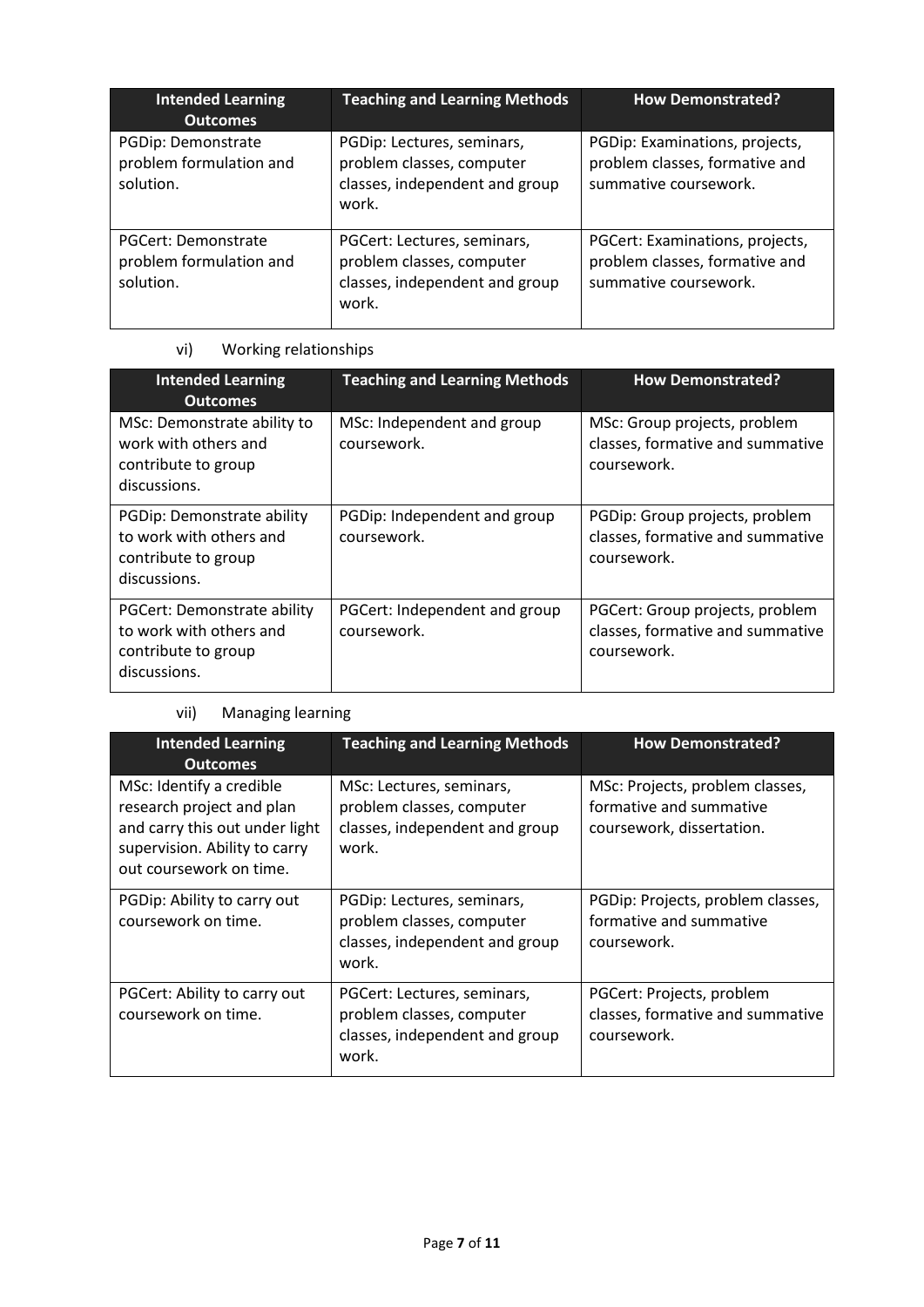viii) Career management

| <b>Intended Learning</b><br><b>Outcomes</b>             | <b>Teaching and Learning Methods</b>                                         | <b>How Demonstrated?</b>                                                                |
|---------------------------------------------------------|------------------------------------------------------------------------------|-----------------------------------------------------------------------------------------|
| MSc: Assess potential career<br>pathways and employers. | MSc: Lectures, seminars, and<br>presentations by appropriate<br>individuals. | MSc: Projects, problem classes,<br>formative and summative<br>coursework, dissertation. |
| PGDip: Assess potential                                 | PGDip: Lectures, seminars, and                                               | PGDip: Projects, problem classes,                                                       |
| career pathways and                                     | presentations by appropriate                                                 | formative and summative                                                                 |
| employers.                                              | individuals.                                                                 | coursework.                                                                             |
| <b>PGCert: Assess potential</b>                         | PGCert: Lectures, seminars, and                                              | PGCert: Projects, problem                                                               |
| career pathways and                                     | presentations by appropriate                                                 | classes, formative and summative                                                        |
| employers.                                              | individuals.                                                                 | coursework.                                                                             |

## **10. Special features**

The first term has two zero credit bearing modules which will be taught in the first part of the first term. The first of these modules, "Foundations of Mathematics for Finance", will introduce students to the fundamental notions and results of mathematics and statistics that are needed during the programme.

The second of these modules is "Professional Skills in Finance". Central to this module is the CFA Investment Foundations program and the corresponding certificate, whose content will be studied in this module. The students will gain an overall appreciation of the finance industry and the language to discuss and understand it along with the possibility to take the professional qualification enhancing their employment prospects. After completing these aspects students will be equipped to tackle the credit bearing modules.

### **11. Indicators of programme quality**

- University Academic Review
- External examiners' reports
- Accreditation for Investment Foundations Programme.

### **12. Criteria for award and classification**

This programme follows the standard scheme of taught postgraduate award and classification set out i[n Senate Regulations](http://www.le.ac.uk/senate-regulations) – see the version of *Senate Regulation 6 governing taught postgraduate programmes of study* relevant to year of entry.

### **13. Progression points**

As defined i[n Senate Regulations](http://www.le.ac.uk/senate-regulation6) - refer to the version of *Senate Regulation 6 governing taught postgraduate programmes of study* relevant to year of entry.

In cases where a student has failed to meet a requirement to progress he or she will be required to withdraw from the course and a recommendation will be made to the Board of Examiners for an intermediate/exit award where appropriate.

### **14. Rules relating to re-sits or re-submissions**

As defined i[n Senate Regulations](http://www.le.ac.uk/senate-regulation6) - refer to the version of *Senate Regulation 6 governing taught postgraduate programmes of study* relevant to year of entry.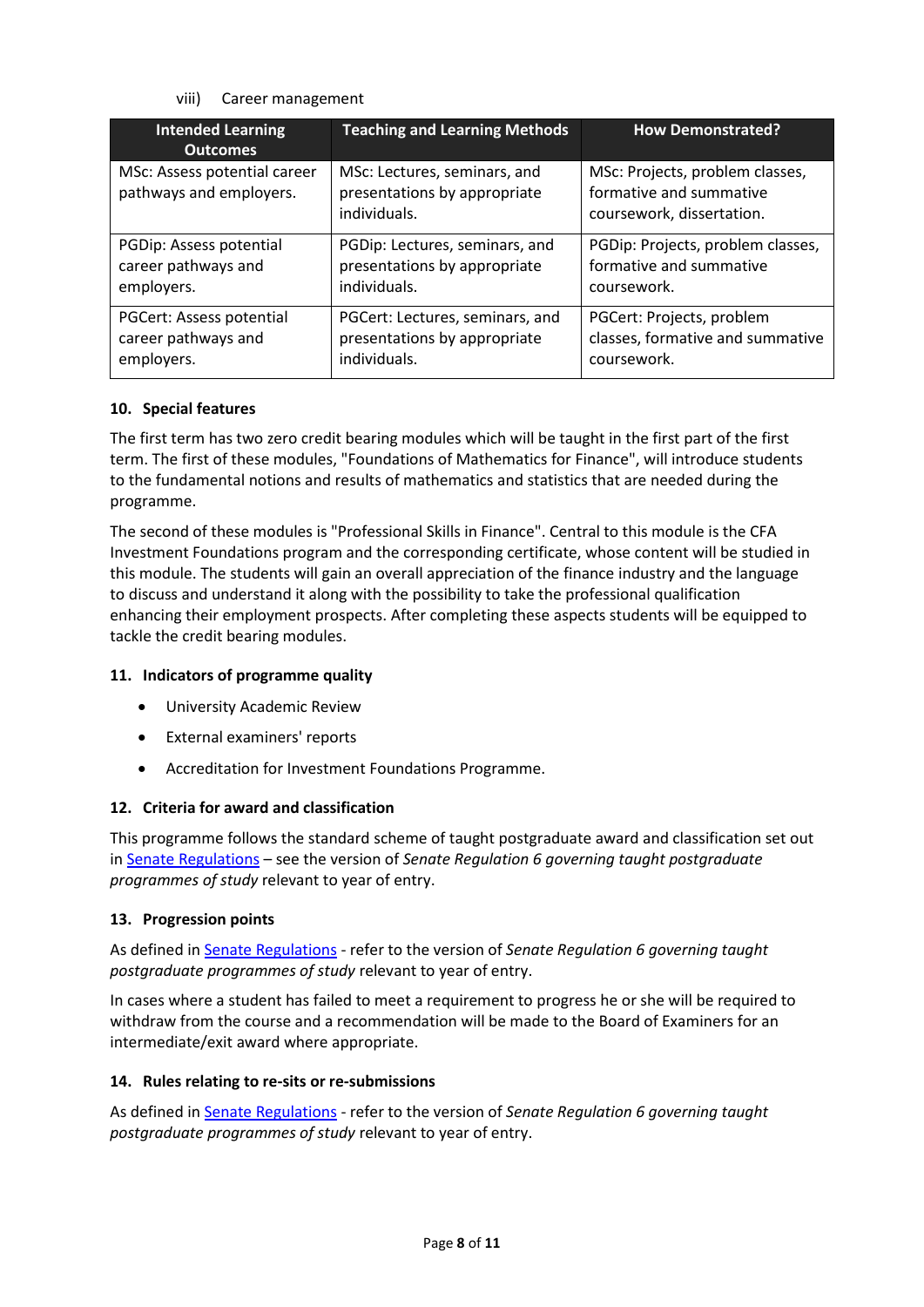## **15. External Examiners reports**

The details of the External Examiner(s) for this programme and the most recent External Examiners' reports for this programme can be found at **[exampapers@Leicester](https://exampapers.le.ac.uk/)** [log-in required]

## **16. Additional features** (e.g. timetable for admissions)

n/a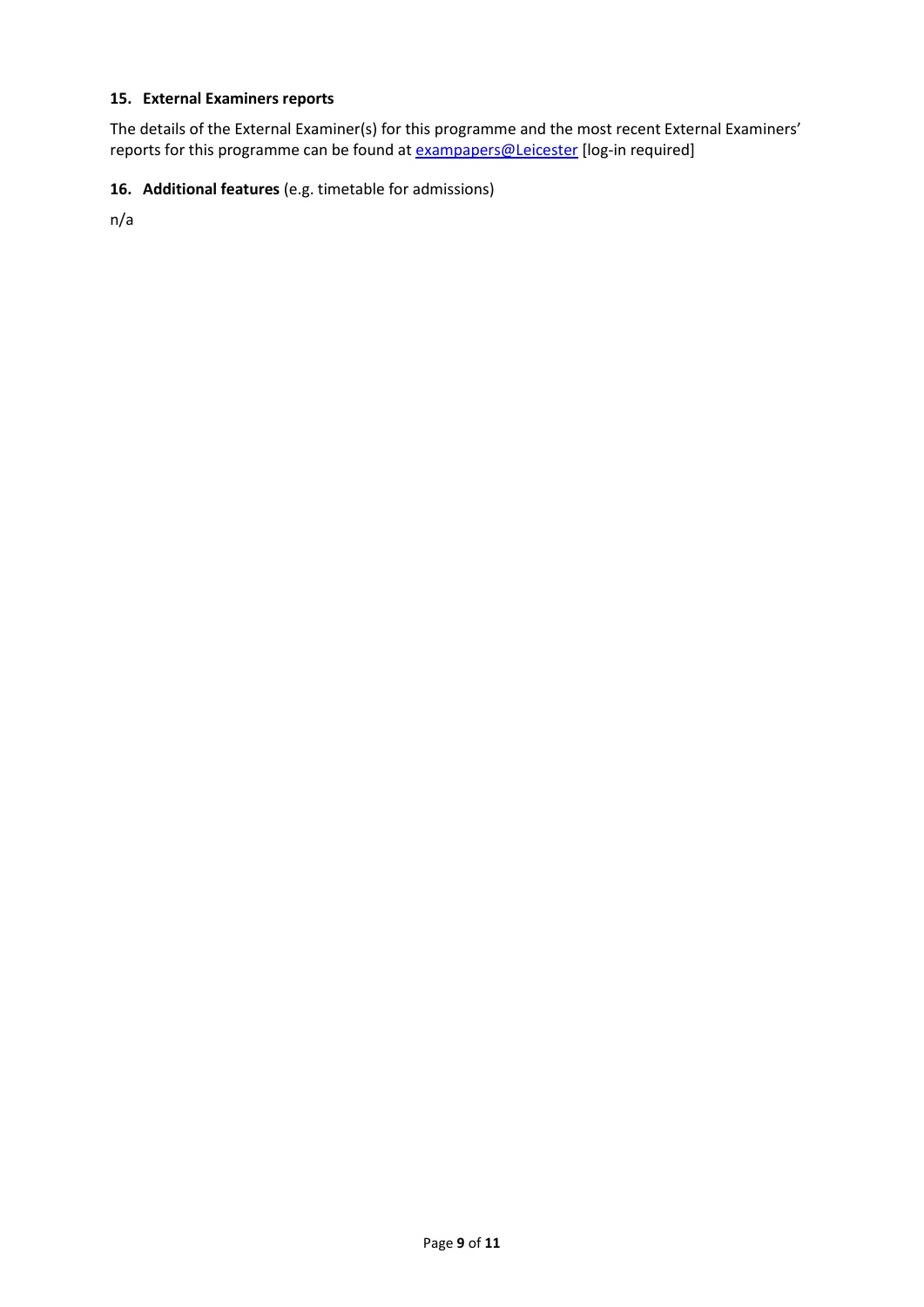

# **Programme Specification (Postgraduate) FOR ENTRY YEAR: 2021/22**

**Date created:** 12/11/2020 **Last amended:** 16/02/2021 **Version no.** 1

## **Appendix 1: Programme structure (programme regulations)**

The University regularly reviews its programmes and modules to ensure that they reflect the current status of the discipline and offer the best learning experience to students. On occasion, it may be necessary to alter particular aspects of a course or module.

MSc Business Analysis and Finance

## **Credit breakdown**

| <b>Status</b>        | <b>Year long</b> | Semester 1 | Semester 2 | <b>Other delivery</b><br>period |
|----------------------|------------------|------------|------------|---------------------------------|
| Core taught          | n/a              | 60 credits | 60 credits | 30 credits                      |
| Optional             | n/a              | n/a        | 30 credits | n/a                             |
| Dissertation/project | n/a              | n/a        | n/a        | 30 credits                      |
|                      |                  |            |            | $100$ crodite in total          |

180 credits in total

## **Level 7/Year 1 2021/22**

Core modules

| Delivery period | Code   | <b>Title</b>                             | <b>Credits</b> |
|-----------------|--------|------------------------------------------|----------------|
| Semester 1      | EC7121 | Professional Skills in Finance           | n/a            |
| Semester 1      | EC7122 | Foundations of Mathematics for Finance   | n/a            |
| Semester 1      | MN7022 | <b>Financial Analysis and Investment</b> | 15 credits     |